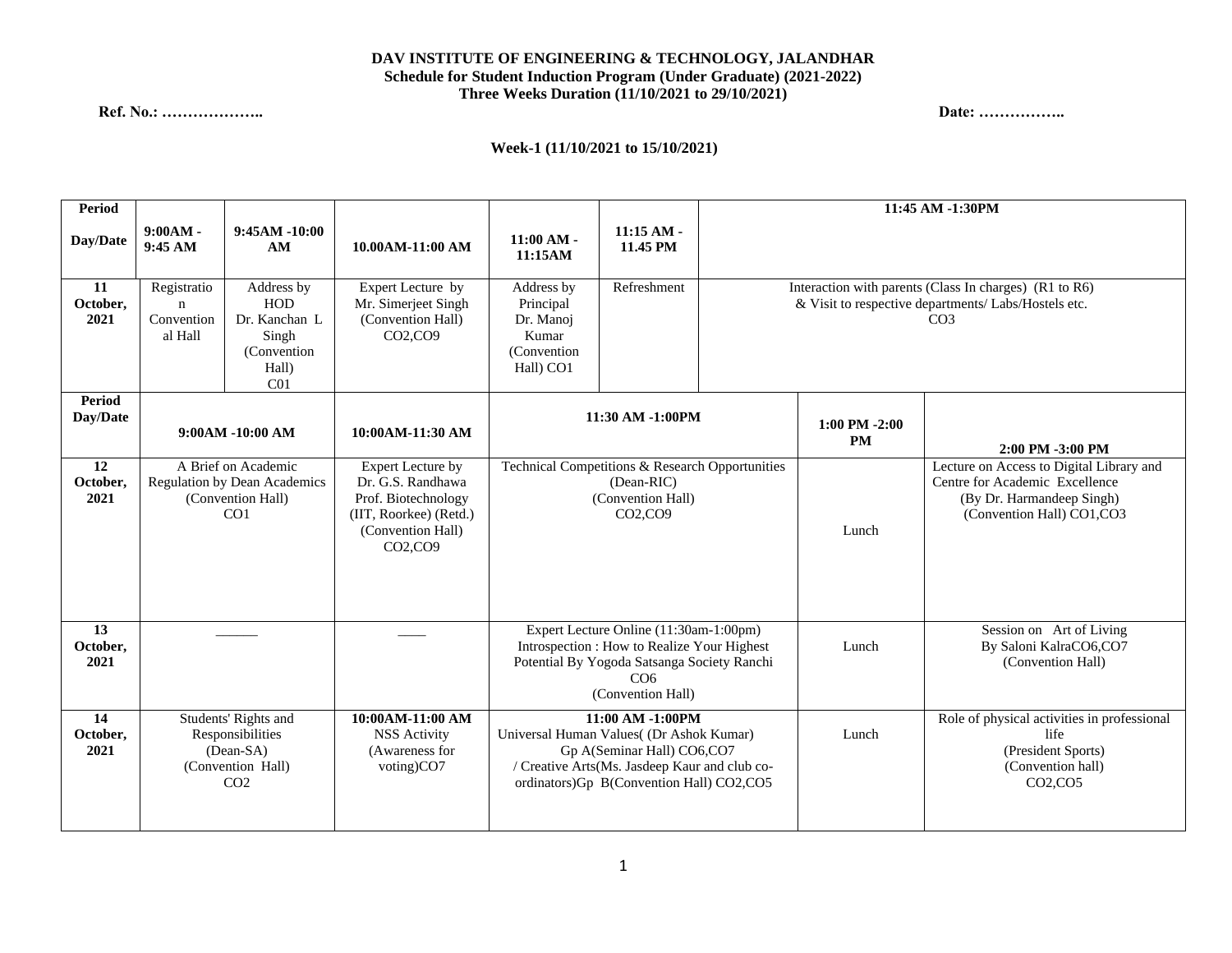### **DAV INSTITUTE OF ENGINEERING & TECHNOLOGY, JALANDHAR Schedule for Student Induction Program (Under Graduate) (2021-2022)**

**Ref. No.: ……………….. Date: ……………..**

#### **Week-2 (18/10/2021 to 22/10/2021)**

| <b>Period</b><br>Day/Date | $9:00$ AM $-10:00$ AM                                                                                          | 10:00AM-11:00 AM                                                                                                               | 11:00 AM -1:00PM                                                                                                                                                                                                    | $1:00$ PM $-$<br>$2:00$ PM | 2:00PM-3:00PM                                                                                                                                          |  |  |  |  |
|---------------------------|----------------------------------------------------------------------------------------------------------------|--------------------------------------------------------------------------------------------------------------------------------|---------------------------------------------------------------------------------------------------------------------------------------------------------------------------------------------------------------------|----------------------------|--------------------------------------------------------------------------------------------------------------------------------------------------------|--|--|--|--|
| 18 October,<br>2021       | Meditation and Mind<br><b>Relaxation Session</b><br>CO <sub>6</sub><br>(Auditorium)                            | Diagonstic Test for English<br>etc.<br>(Dr. Anand Bajaj) venue: R1-<br>R <sub>6</sub><br>(Students Mentors)<br>CO <sub>5</sub> | Group A: Universal Human Values (Dr<br>Ashok Kumar)<br>(Seminar Hall) CO6,CO7<br>Group B: Creative Arts (Ms. Jasdeep<br>Kaur and Club Co-ordinators)<br>(Convention Hall) CO2,CO5                                   | Lunch                      | Introductory session<br>HOD<br>(CSE, IT, ECE, EE, ME, CE)<br>CO1,CO4                                                                                   |  |  |  |  |
| 19 October,<br>2021       | Meditation and Mind<br><b>Relaxation Session</b><br>CO6<br>(Auditorium)                                        | Expert lecture<br>By Ms. Swarche Mehra<br>(Convention Hall)<br>CO <sub>6</sub>                                                 | Group B: Universal Human Values<br>(Dr Shivani Vij)<br>(Seminar Hall) CO6,CO7<br>Group A: Creative Arts (Ms. Jasdeep<br>Kaur and Club Co-ordinators)<br>(Convention Hall)<br>$CO2$ , $CO5$                          |                            | <b>Engineering Vocabulary</b><br>(By HODs/ Sr. faculty of their respective<br>departments)<br>CO1,CO4                                                  |  |  |  |  |
| 21 October,<br>2021       | Meditation and Mind<br><b>Relaxation Session</b><br>CO <sub>6</sub><br>(Auditorium)                            | Entrepreneurship, Start-ups<br>(TPO)<br>(Convention Hall)<br>CO2,CO9                                                           | Group B: Universal Human Values<br>(Dr Shivani Vij) (Seminar Hall)<br>CO <sub>6</sub> .CO <sub>7</sub><br>Group A: Creative Arts (Ms. Jasdeep<br>Kaur and Club Co-ordinators)<br>(Convention Hall)<br>$CO2$ , $CO5$ |                            | Mentor-mentee groups - Introduction within<br>group.<br><b>Concerned Department</b><br>(EE, ECE, ME, CE, CSE, IT)<br>CO <sub>2</sub> , CO <sub>4</sub> |  |  |  |  |
| 22 October,<br>2021       | <b>Embarking to Journey on Social Initiatives (VISITS) CO3,CO6</b><br>Class In-charges: ECE 1A:Dr. Shivani Vii |                                                                                                                                |                                                                                                                                                                                                                     |                            |                                                                                                                                                        |  |  |  |  |

**Class In-charges: ECE 1A:Dr. Shivani Vij EE I: Mr. Ashwani Kumar CSE I: Dr. Amit Sharma IT I: Dr. Sunil Sachdeva CE I: New Faculty**

 $Group A: CSE, EE, CE  
\nGroup B: IT, ECE, ME$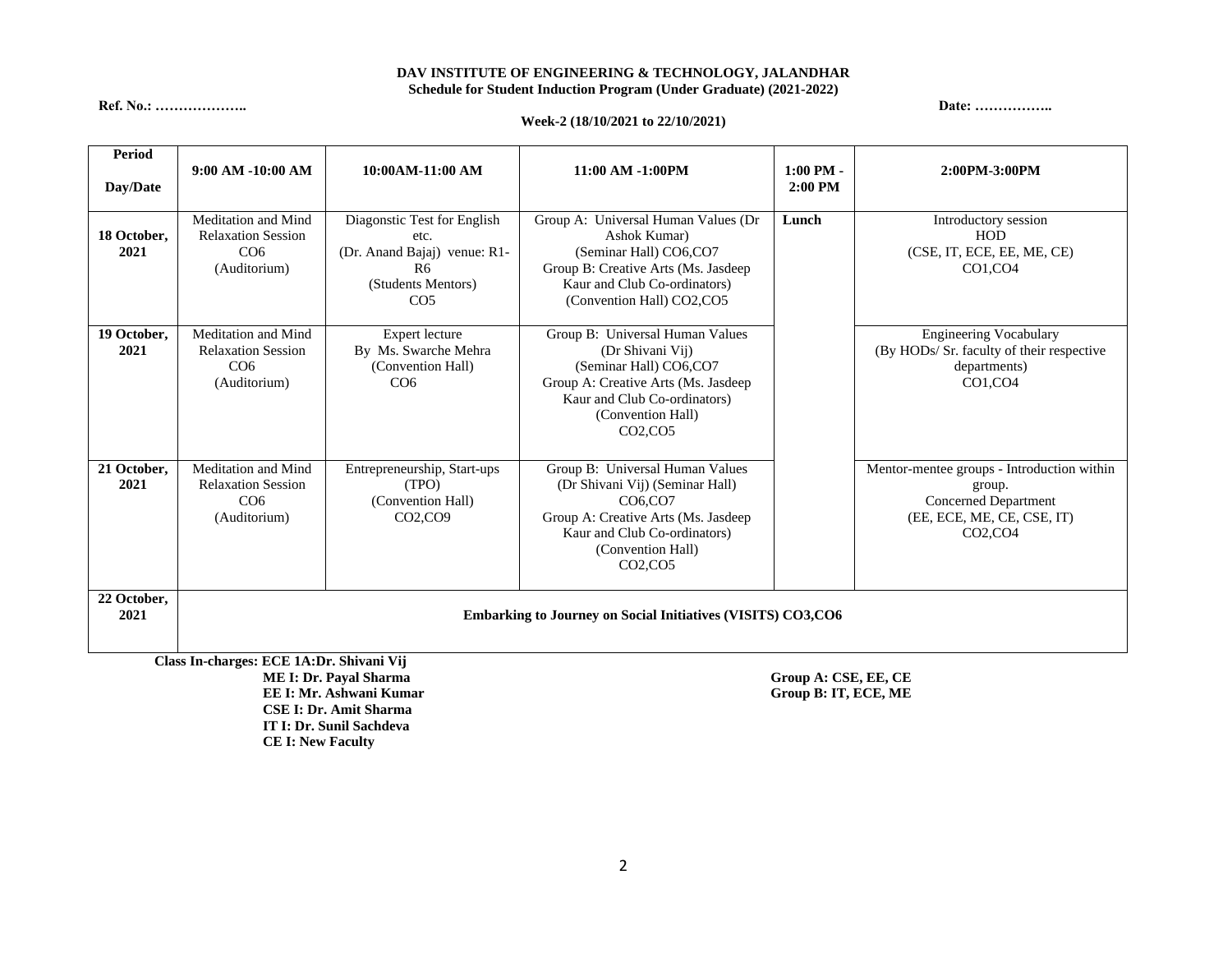#### **DAV INSTITUTE OF ENGINEERING & TECHNOLOGY, JALANDHAR Schedule for Student Induction Program (Under Graduate) (2021-2022)**

**Ref. No.: ……………….. Date: ……………..**

#### **Week-3 (25/10/2021 to 29/10/2021)**

**Period Day/Date 9:00 AM -10:00 AM 10:00AM-11:00 AM 11:00 AM -1: 00PM 12:00PM-1:00PM 1:00 - 2:00 PM 2:00 PM -3:00 PM 25 October, 2021** Computer Based Self Assessment Test (Mr. Deepak, Ms. Dipika, CIs) Computer Center (Labs 1to 6) Core Block (First Floor)CO5 Lecture on Role of Vedic life in today's world By Udyan Arya (Convention Hall) CO6 Lectures on prerequisite in B.Tech Programme for Phy/Chem R1-R6 CO4 Lectures on prerequisite in B.Tech Programme for Mathematics R1-R6 CO4 Lunch Placement opportunities in Engineering (By TPO) (Convention Hall) CO2,CO9 **26 October, 2021 Visit to Nearby Places CO3 27 October, 2021** Expert Lecture by Dr. Pallavi Khanna Counseling Psychologist (Convention Hall) CO6,CO9 Lectures on prerequisite in B.Tech Programme for BEE/Eng R1-R6  $CO<sub>4</sub>$ Lectures on prerequisites in B.Tech Programme for Mathematics R1-R6 CO4 NSS Activity By Departmental NSS Incharges (Dr Rajni Sharma, Dr Neeru Sharma) CO8 Lunch Visit to institute Library ( Dr. Harmandeep Singh) C<sub>O</sub>3 **28 October, 2021** Mentor-mentee groups - Introduction within groups Concerned Department (EE, ECE, ME, CE, CSE, IT) CO1,CO2 Lectures on prerequisites in B.Tech Programme for Phy/Chem R1-R6  $CO<sub>4</sub>$ Presentation by each group in front of other groups (Ms. Jasdeep Kaur and Club Co-ordinators) (Convention Hall) CO2,CO5 Program by Mission Education (By Mamta Thakur) (Convention Hall) CO7 **Period Day/Date 9:00 AM -10:00 AM 10:00AM-11:00 AM 11:00 AM -1:00PM 12:00PM-1:00PM 1:00PM -3:00 PM 29 October, 2021** Lectures on prerequisite in B.Tech Programme for BEE/Eng R1-R6 CO4 Lectures on prerequisites in B.Tech Programme for **Mathematics** R1-R6 CO4 Developing critical thinking related to environmental issues (Check your Carbon Foot prints) CO<sub>8</sub> Lunch Valediction & Feedback Session

> **Dr. Manoj Kumar Principal**

Copy to:

- **1.** All HOD(s): To depute faculty mentors for the concerned class
- **2.** All Dean (s)
- **3.** Ms. Jasdeep Kaur: to coordinate with all club Co-ordinators for Creative Arts classes
- **4.** TPO- To coordinate for Skill Assessment Session
- **5.** Librarian: to guide Ist year students during their library visits
- **6.** Director Sports: To plan for Games and Yoga classes for students during the Induction Programme